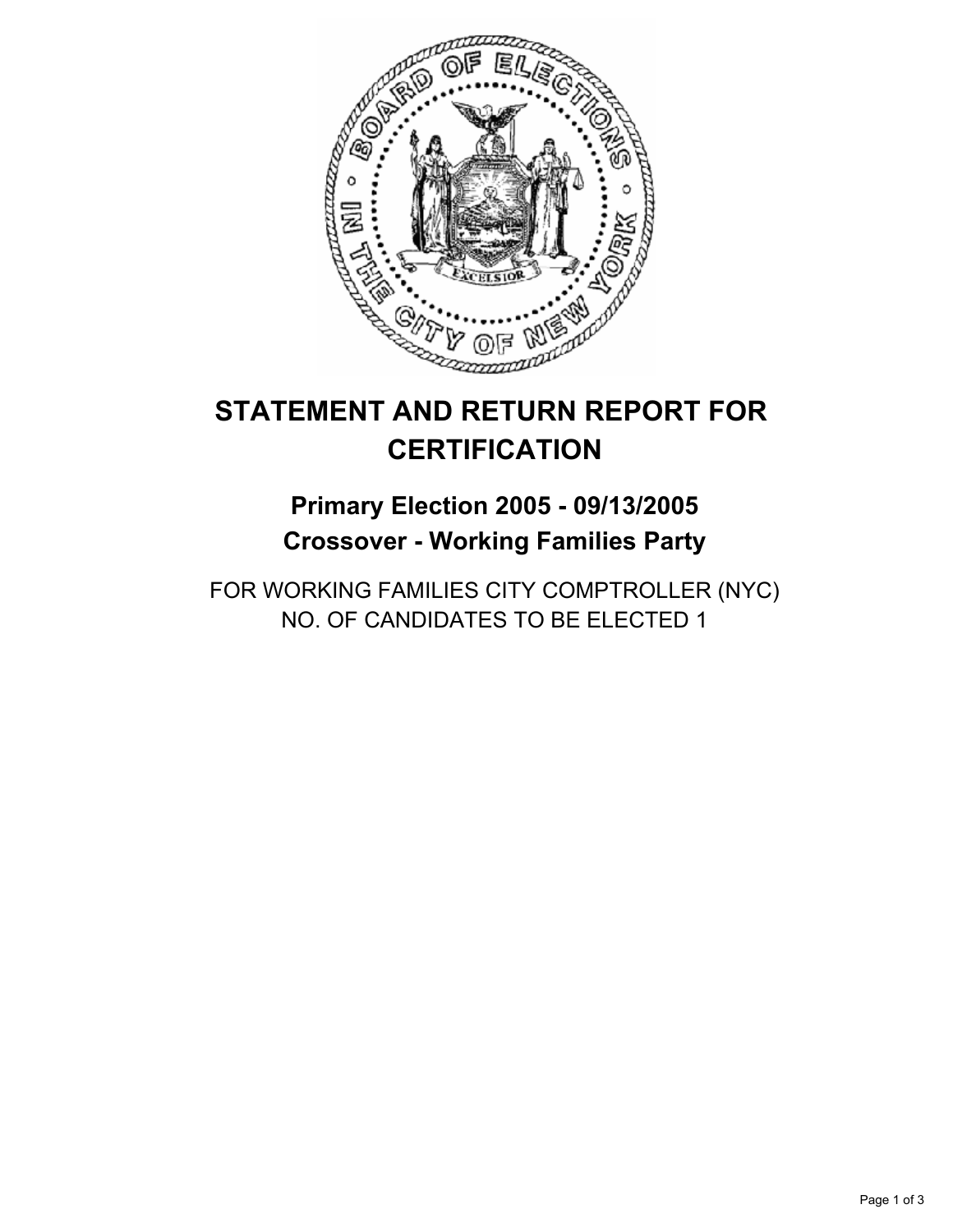

#### **New York County**

| <b>EMERGENCY</b>                    | 20 |
|-------------------------------------|----|
| ABSENTEE/MILITARY                   |    |
| AFFIDAVIT                           | 0  |
| CLARENCE B. THOMPSON JR. (WRITE-IN) |    |
| MICHAEL R. BLOOMBERG (WRITE-IN)     |    |
| WALDER C. THOMPSON JR. (WRITE-IN)   |    |
| WILLIAM C. THOMPSON JR. (WRITE-IN)  | 23 |
| <b>TOTAL VOTES</b>                  | 26 |

#### **Bronx County**

| EMERGENCY                          | : |
|------------------------------------|---|
| ABSENTEE/MILITARY                  |   |
| AFFIDAVIT                          |   |
| FERNANDO FERRER (WRITE-IN)         |   |
| WILLIAM C. THOMPSON JR. (WRITE-IN) | n |
| TOTAL VOTES                        |   |
|                                    |   |

#### **Kings County**

| EMERGENCY                          | 24 |
|------------------------------------|----|
| ABSENTEE/MILITARY                  |    |
| AFFIDAVIT                          |    |
| WILLIAM C. THOMPSON JR. (WRITE-IN) | 22 |
| TOTAL VOTES                        | 22 |

## **Queens County**

| <b>EMERGENCY</b>                   | 19 |
|------------------------------------|----|
| ABSENTEE/MILITARY                  |    |
| AFFIDAVIT                          |    |
| ANTHONY WEINER (WRITE-IN)          |    |
| JAMES SANDERS JR (WRITE-IN)        |    |
| WILLIAM C, THOMPSON JR. (WRITE-IN) |    |
| WILLIAM C. THOMPSON JR. (WRITE-IN) | 10 |
| WILLIAN C. THOMPSON JR. (WRITE-IN) |    |
| <b>TOTAL VOTES</b>                 | 15 |

#### **Richmond County**

| <b>EMERGENCY</b>                   |  |
|------------------------------------|--|
| ABSENTEE/MILITARY                  |  |
| AFFIDAVIT                          |  |
| WILLIAM C. THOMPSON JR. (WRITE-IN) |  |
| <b>TOTAL VOTES</b>                 |  |